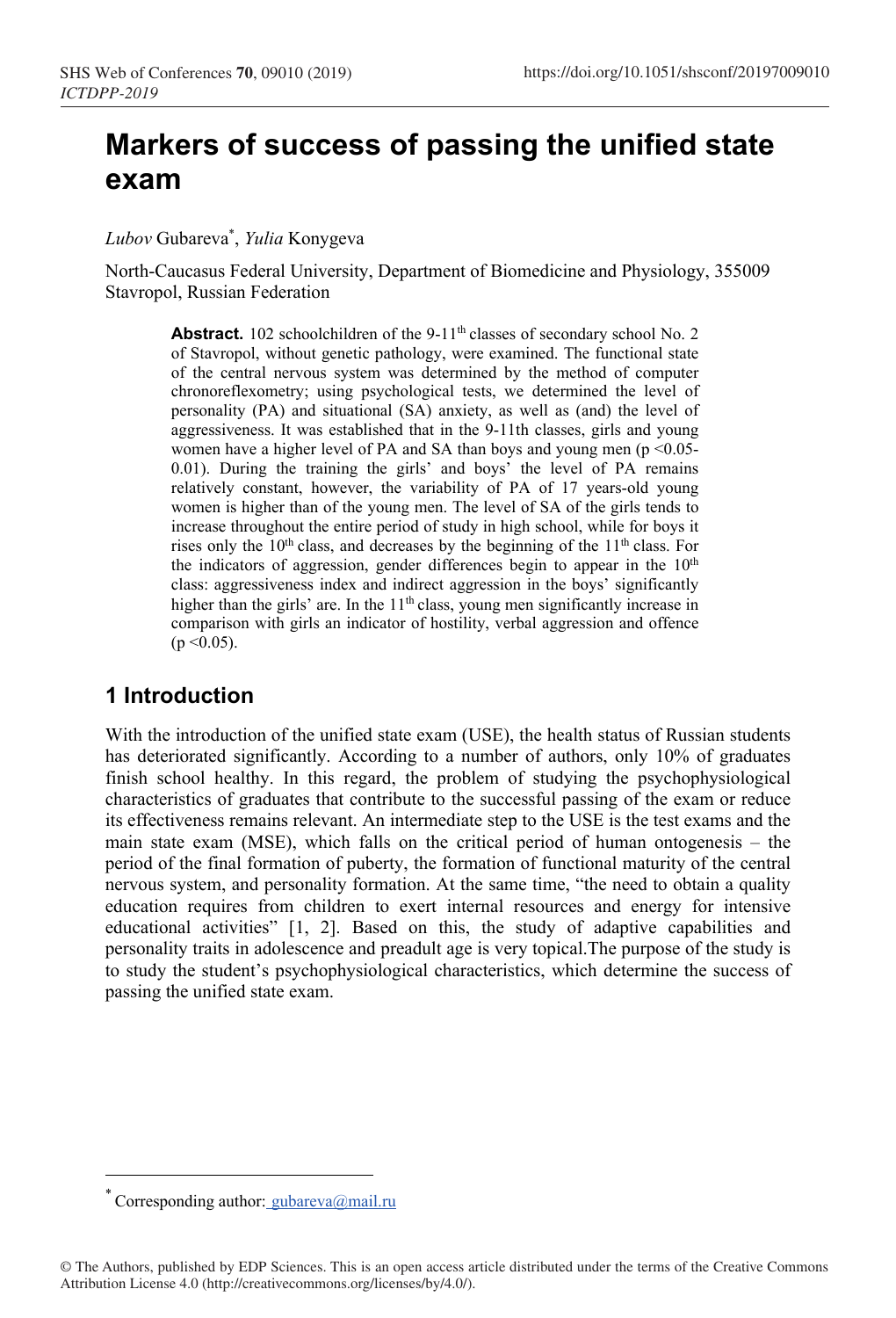## **2 Subject and Methods**

The study was conducted on the basis of the SEL "Environmental Psychophysiology" of the NCFU in accordance with the requirements of biomedical ethics and the Helsinki Declaration of Human Rights. Under the conditions of a natural experiment longitudinallytransverse method, 102 schoolchildren (53 boys and 49 girls) of the 9-11th classes of secondary school No. 2 of Stavropol, without genetic pathology, were examined.

| Year of research | Number of schoolchildren |            |            |  |  |  |  |  |  |
|------------------|--------------------------|------------|------------|--|--|--|--|--|--|
|                  | 9th class                | 10th class | 11th class |  |  |  |  |  |  |
| 2016             |                          |            |            |  |  |  |  |  |  |
| 2017             |                          |            | 20         |  |  |  |  |  |  |
| 2018             |                          |            |            |  |  |  |  |  |  |

| Table 1. Study design |  |
|-----------------------|--|
|-----------------------|--|

Thus, schoolchildren of  $9<sup>th</sup>$  class a 3-year longitudinal research, and schoolchildren of  $10<sup>th</sup>$ class passed a 2-year-longitudinal research. Peculiarities of the functioning of the central nervous system (CNS) were determine by the method of computer chronoreflexometry on a psychophysiological testing device UPFT-1/30 "Psychophysiologist" (manufactured and verified by specialists of Medicom, Taganrog). Psychological testing was carried out using the C. Spielberger methods for identifying personality and situational anxiety and the "Buss-Durkey Inventory". The results of the study were exposed to statistical processing on a computer using the statistical data analysis package in Microsoft Excel-2006 out using t-Student test.

## **3 Results and discussion**

Personality properties include the level of aggressiveness, personality (PA) and situational (SA) anxiety. "Each person has a genetically determined level of anxiety - beneficial anxiety. The level of anxiety is also an indicator of individual sensitivity to stress" [3]. The analysis of the results of testing the level of PA at the students of the 9-11th classes of secondary school of the city of Stavropol (Fig. 1) showed that girls and young women have a higher level of PA than boys and young men  $(p \le 0.05-0.01)$ . During the training in the girls' and boys' level of PA remains relatively constant, however, the variability of PA of 17 years-old young women is higher than of the young men. So, for girls, the variability of PA is  $12 \div 63$  points (from low level – 25% of girls to high – 50% of girls), and for boys it is in narrower values  $22 \div 59$  points, varying from low (80% of boys) to high (20% of boys) values. Analysis of the results of testing the level of SA of students in the 9-11th classes (Fig. 1) showed that girls and young women have a higher level of SA than boys and young men ( $p \le 0.05-0.01$ ). Moreover, in the course of training, the girls' level of SA tends to increase throughout the entire period of education in secondary school, while the boys one increases only in the 10th class, and decreases by the beginning of the  $11<sup>th</sup>$  class. No significantly identified age differences were found.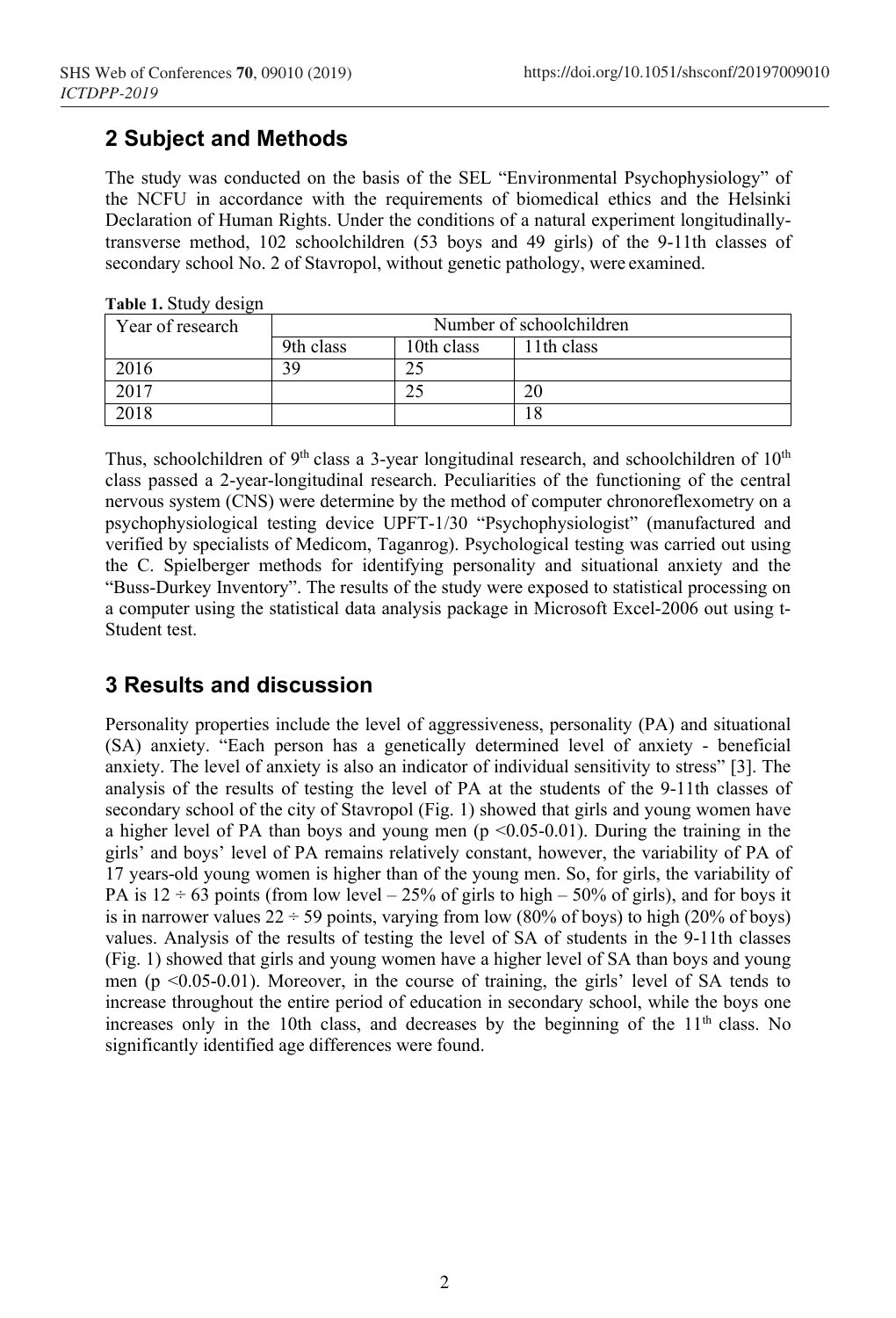

Fig. 1. Indicators of personality and situational anxiety for schoolchildren to the 9-11<sup>th</sup> classes. *Note*: \* – reliability of sex differences.

The analysis of the results of the study of the level of aggressiveness of students of the 9- 11<sup>th</sup> classes, who take the SFC, showed that gender differences in aggression indicators begin to appear in the  $10<sup>th</sup>$  class (Table 2). So, the boys' aggressiveness index (IA) is significantly higher than the girls' (18.3  $\pm$  1.2 p. and 14.0  $\pm$  1.5 p., respectively, p <0.05). In this case, the most pronounced gender differences on the scales of aggression were found by indicators of indirect aggression: in the boys' indirect aggression is higher than the girls'  $(6.5 \pm 0.6 \text{ p. and } 4.6 \pm 0.5 \text{ p., respectively, } p \le 0.05$ ).

| $(n=39)$<br>$(n=50)$<br>$(n=38)$<br>W<br>W<br>M<br>M<br>W<br>M<br>1. Physical<br>>0,5<br>>0,05<br>$5,8 \pm 0,7$<br>$6,5\pm0,5$<br>$5,9 \pm 0.7$<br>$4,5 \pm 0.5$<br>$6,0{\pm}0.8$<br>$5,1\pm0,4$<br>>0,1<br>aggression,<br>point<br>>0,5<br>< 0.05<br>>0,5<br>< 0.05<br>$P_1$<br>< 0.05<br>2. Indirect<br>$5,5 \pm 0,4$<br>>0,5<br>$5,6 \pm 0.5$<br>$6,5 \pm 0.6$<br>$5,7 \pm 0,6$<br>$4,6 \pm 0.5$<br>$4,7 \pm 0.5$<br>>0,05<br>aggre-ssion,<br>point<br>>0.05<br>>0,05<br>>0,5<br>>0,05<br>$P_1$<br>3. Irritability,<br>$6,0{\pm}0,5$<br>$6,2{\pm}0,7$<br>>0,5<br>>0,05<br>$5,9 \pm 0,6$<br>$4,5\pm0,5$<br>$5,5\pm0.5$<br>$6,8{\pm}0,6$<br>>0,05<br>point<br>< 0, 05<br>$P_1$<br>>0,5<br>>0,5<br>>0,5<br>4. Negativism,<br>$3,4\pm0,4$<br>$3,2\pm0,3$<br>>0,5<br>>0,5<br>$3,5+0,3$<br>$3,5\pm0,3$<br>$2,8+0,3$<br>$2,6 \pm 0,3$<br>>0,5<br>point<br>>0,5<br>>0,5<br>>0,1<br>>0,05<br>P <sub>1</sub><br>>0,5<br>>0,5<br>5. Offence,<br>$4,5 \pm 0,4$<br>$4,3 \pm 0,4$<br>$4,6 \pm 0,4$<br>$4,75 \pm 0.5$<br>$5,1\pm0,5$<br>$3,3\pm0,3$<br>< 0.05<br>point<br>>0,5<br>>0,5<br>>0,1<br>$\leq 0.05$<br>$P_1$<br>$5,3 \pm 0.5$<br>6. Suspicion,<br>$5,1\pm0.5$<br>>0.5<br>$5,2\pm0,5$<br>>0.05<br>$5,1\pm0,6$<br>$4.4 \pm 0.4$<br>$4.0 \pm 0.4$<br>>0,05<br>point<br>>0,5<br>>0,5<br>>0.05<br>< 0.05<br>$P_1$<br>$6,3 \pm 0.6$<br>$6,0{\pm}0.6$<br>>0.5<br>$5,25\pm0.5$<br>7. Verbal<br>$6,4\pm0,6$<br>>0.05<br>$7,6 \pm 0.5$<br>$4,6 \pm 0,4$<br>< 0.01<br>aggres-sion,<br>point | <b>Indicators</b> | 9 class |  | P <sub>2</sub> | 10 class |       | P <sub>2</sub> | 11 class |        | P <sub>2</sub> |
|--------------------------------------------------------------------------------------------------------------------------------------------------------------------------------------------------------------------------------------------------------------------------------------------------------------------------------------------------------------------------------------------------------------------------------------------------------------------------------------------------------------------------------------------------------------------------------------------------------------------------------------------------------------------------------------------------------------------------------------------------------------------------------------------------------------------------------------------------------------------------------------------------------------------------------------------------------------------------------------------------------------------------------------------------------------------------------------------------------------------------------------------------------------------------------------------------------------------------------------------------------------------------------------------------------------------------------------------------------------------------------------------------------------------------------------------------------------------------------|-------------------|---------|--|----------------|----------|-------|----------------|----------|--------|----------------|
|                                                                                                                                                                                                                                                                                                                                                                                                                                                                                                                                                                                                                                                                                                                                                                                                                                                                                                                                                                                                                                                                                                                                                                                                                                                                                                                                                                                                                                                                                |                   |         |  |                |          |       |                |          |        |                |
|                                                                                                                                                                                                                                                                                                                                                                                                                                                                                                                                                                                                                                                                                                                                                                                                                                                                                                                                                                                                                                                                                                                                                                                                                                                                                                                                                                                                                                                                                |                   |         |  |                |          |       |                |          |        |                |
|                                                                                                                                                                                                                                                                                                                                                                                                                                                                                                                                                                                                                                                                                                                                                                                                                                                                                                                                                                                                                                                                                                                                                                                                                                                                                                                                                                                                                                                                                |                   |         |  |                |          |       |                |          |        |                |
|                                                                                                                                                                                                                                                                                                                                                                                                                                                                                                                                                                                                                                                                                                                                                                                                                                                                                                                                                                                                                                                                                                                                                                                                                                                                                                                                                                                                                                                                                |                   |         |  |                |          |       |                |          |        |                |
|                                                                                                                                                                                                                                                                                                                                                                                                                                                                                                                                                                                                                                                                                                                                                                                                                                                                                                                                                                                                                                                                                                                                                                                                                                                                                                                                                                                                                                                                                |                   |         |  |                |          |       |                |          |        |                |
|                                                                                                                                                                                                                                                                                                                                                                                                                                                                                                                                                                                                                                                                                                                                                                                                                                                                                                                                                                                                                                                                                                                                                                                                                                                                                                                                                                                                                                                                                |                   |         |  |                |          |       |                |          |        |                |
|                                                                                                                                                                                                                                                                                                                                                                                                                                                                                                                                                                                                                                                                                                                                                                                                                                                                                                                                                                                                                                                                                                                                                                                                                                                                                                                                                                                                                                                                                |                   |         |  |                |          |       |                |          |        |                |
|                                                                                                                                                                                                                                                                                                                                                                                                                                                                                                                                                                                                                                                                                                                                                                                                                                                                                                                                                                                                                                                                                                                                                                                                                                                                                                                                                                                                                                                                                |                   |         |  |                |          |       |                |          |        |                |
|                                                                                                                                                                                                                                                                                                                                                                                                                                                                                                                                                                                                                                                                                                                                                                                                                                                                                                                                                                                                                                                                                                                                                                                                                                                                                                                                                                                                                                                                                |                   |         |  |                |          |       |                |          |        |                |
|                                                                                                                                                                                                                                                                                                                                                                                                                                                                                                                                                                                                                                                                                                                                                                                                                                                                                                                                                                                                                                                                                                                                                                                                                                                                                                                                                                                                                                                                                |                   |         |  |                |          |       |                |          |        |                |
|                                                                                                                                                                                                                                                                                                                                                                                                                                                                                                                                                                                                                                                                                                                                                                                                                                                                                                                                                                                                                                                                                                                                                                                                                                                                                                                                                                                                                                                                                |                   |         |  |                |          |       |                |          |        |                |
|                                                                                                                                                                                                                                                                                                                                                                                                                                                                                                                                                                                                                                                                                                                                                                                                                                                                                                                                                                                                                                                                                                                                                                                                                                                                                                                                                                                                                                                                                |                   |         |  |                |          |       |                |          |        |                |
|                                                                                                                                                                                                                                                                                                                                                                                                                                                                                                                                                                                                                                                                                                                                                                                                                                                                                                                                                                                                                                                                                                                                                                                                                                                                                                                                                                                                                                                                                |                   |         |  |                |          |       |                |          |        |                |
|                                                                                                                                                                                                                                                                                                                                                                                                                                                                                                                                                                                                                                                                                                                                                                                                                                                                                                                                                                                                                                                                                                                                                                                                                                                                                                                                                                                                                                                                                |                   |         |  |                |          |       |                |          |        |                |
|                                                                                                                                                                                                                                                                                                                                                                                                                                                                                                                                                                                                                                                                                                                                                                                                                                                                                                                                                                                                                                                                                                                                                                                                                                                                                                                                                                                                                                                                                |                   |         |  |                |          |       |                |          |        |                |
|                                                                                                                                                                                                                                                                                                                                                                                                                                                                                                                                                                                                                                                                                                                                                                                                                                                                                                                                                                                                                                                                                                                                                                                                                                                                                                                                                                                                                                                                                |                   |         |  |                |          |       |                |          |        |                |
|                                                                                                                                                                                                                                                                                                                                                                                                                                                                                                                                                                                                                                                                                                                                                                                                                                                                                                                                                                                                                                                                                                                                                                                                                                                                                                                                                                                                                                                                                |                   |         |  |                |          |       |                |          |        |                |
|                                                                                                                                                                                                                                                                                                                                                                                                                                                                                                                                                                                                                                                                                                                                                                                                                                                                                                                                                                                                                                                                                                                                                                                                                                                                                                                                                                                                                                                                                |                   |         |  |                |          |       |                |          |        |                |
|                                                                                                                                                                                                                                                                                                                                                                                                                                                                                                                                                                                                                                                                                                                                                                                                                                                                                                                                                                                                                                                                                                                                                                                                                                                                                                                                                                                                                                                                                |                   |         |  |                |          |       |                |          |        |                |
|                                                                                                                                                                                                                                                                                                                                                                                                                                                                                                                                                                                                                                                                                                                                                                                                                                                                                                                                                                                                                                                                                                                                                                                                                                                                                                                                                                                                                                                                                | $P_1$             |         |  |                | >0.5     | >0.05 |                | < 0.05   | < 0.05 |                |

**Table 2.** Indicators of aggressiveness (M±m) for schoolchildren to the 9-11<sup>th</sup> classes, passing the USE (group mean values)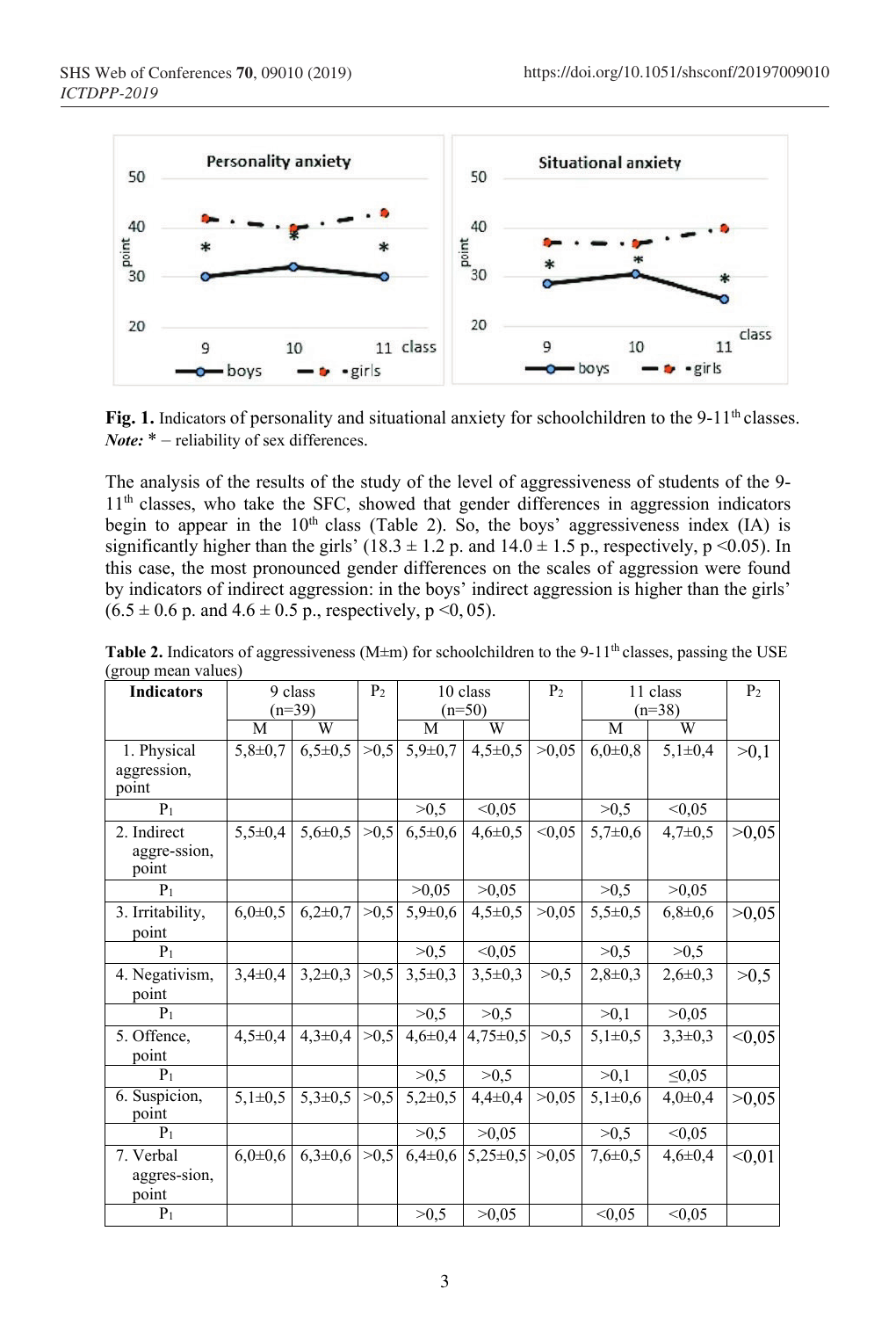| 8. Guilt        | $4.3 \pm 0.3$ | $5.0\pm0.5$   | >0.1 | $5,1\pm0.5$                                                | $4,7 \pm 0.5$ | >0.5   | $5,3 \pm 0,4$  | $5,0{\pm}0.5$  | >0,5   |
|-----------------|---------------|---------------|------|------------------------------------------------------------|---------------|--------|----------------|----------------|--------|
| feeling,        |               |               |      |                                                            |               |        |                |                |        |
| point           |               |               |      |                                                            |               |        |                |                |        |
| P <sub>1</sub>  |               |               |      | >0.05                                                      | >0.5          |        | $\geq 0.05$    | >0.5           |        |
| 9. Hostility    | $9,6 \pm 0.9$ | $9,7{\pm}1,0$ | >0.5 | $9,8 \pm 0.8$                                              | $9,1\pm0.7$   | >0.5   | $10,2{\pm}1,1$ | $7.3 \pm 0.6$  | < 0.05 |
| index, point    |               |               |      |                                                            |               |        |                |                |        |
| P <sub>1</sub>  |               |               |      | >0.5                                                       | >0.5          |        | >0.5           | $\leq 0.05$    |        |
| 10. Aggressiven |               |               |      | $17,8\pm1,2$ $19,2\pm1,3$ $>0,5$ $18,3\pm1,2$ $14,0\pm1,5$ |               | < 0.05 | $18,8 \pm 1,1$ | $16,7{\pm}1,0$ | >0.05  |
| ess index,      |               |               |      |                                                            |               |        |                |                |        |
| point           |               |               |      |                                                            |               |        |                |                |        |
| P <sub>1</sub>  |               |               |      | >0.5                                                       | < 0.05        |        | >0.5           | >0.05          |        |

*Note:*  $P_1$  - reliability of age differences;  $P_2$  – reliability of sex differences; in parentheses the number of examined; Мо – mode; АМо – mode amplitude.

In the 11<sup>th</sup> class, this trend persists, however, the nature of the manifestation of aggressiveness changes: the young men's the hostility indicator, which includes scales of offence and suspicion, significantly increases compared with the young women's (10.2  $\pm$ 1.2 p. and  $7.3 \pm 0.6$  p., respectively, p <0,05) (Table. 1). Possibly the increase in the index of hostility and aggressiveness in some young men is due to a decrease in the resistance of the psyche to increased mental stress. At the same time, the level of frustrating emotions – offence – increases, which can be regarded as a manifestation of psychoemotional stress. It should be noted that the level of verbal aggression of 17 years-old young men increases significantly compared with young women (7.6  $\pm$  0.5 p. and 4.6  $\pm$  0.4 p., respectively, p <0.01) (Table 1), which, apparently, is a defensive reaction. The analysis of age-related changes by the scales of aggressiveness showed that these are manifested from the period of the transformation of a girl into a young woman and a boy into a young man (Table 1). The transformation of a girl into a young woman (the  $9-10<sup>th</sup>$  classes) makes her less aggressive: the level of physical aggression  $(6.5 \pm 0.5 \text{ p. and } 4.5 \pm 0.5 \text{ p.},$  respectively, p  $(0.05)$ , irritability  $(6.2 \pm 0.7 \text{ p. and } 4.5 \pm 0.5 \text{ p.},$  respectively,  $p \le 0.05$ ) and IA (19.2  $\pm$  1.3 p.) and 14.0  $\pm$  1.5 p., respectively, p <0.05) in young women compared with girls decrease. The transformation of the boy into a young man (the  $10-11<sup>th</sup>$  classes) makes him, apparently, more confident in the manifestation of aggression, as indicated by the preservation of the stability of most of its indicators and the tendency to a slight increase in indicators on a scale of guilt ( $p > 0.5$ ) and decrease on a scale of negativism ( $p > 0.1$ ). An exception is the scale of verbal aggression, which indicators for 17-year-old young man are higher than for 16-year-old boys (p > 0.05). As mentioned above, an increase in the level of verbal aggression can be a manifestation of a protective reaction and self-affirmation in adulthood.

An important indicator of mental health and the level of adaptation to environmental factors is the functional state of the central nervous system (CNS) [4, 5]. «The functional state of the central nervous system is a result of dynamic interaction with the external environment and reflects the state of an organized whole, that is of paramount importance for any activity of an adult and a child» [6]. «One of the objective criteria for the functional state of the central nervous system is the time and accuracy of the visual-motor reaction, which characterize the speed of the processes of inhibition and excitation in the central nervous system, the ability to differential inhibition and the severity of excitatory or inhibitory processes when performing sensorimotor reactions» [4]. Accounting the fact that SFC test tasks often require a non-standard approach, we tested a complex visual-motor reaction (CVMR 3) to change of the dynamic stereotype in response to a visual stimulus. In this case, two color signals were presented – red and green, to each of which the subject had to respond with a certain, pre-established movement.

According to the results of the study, gender differences were found in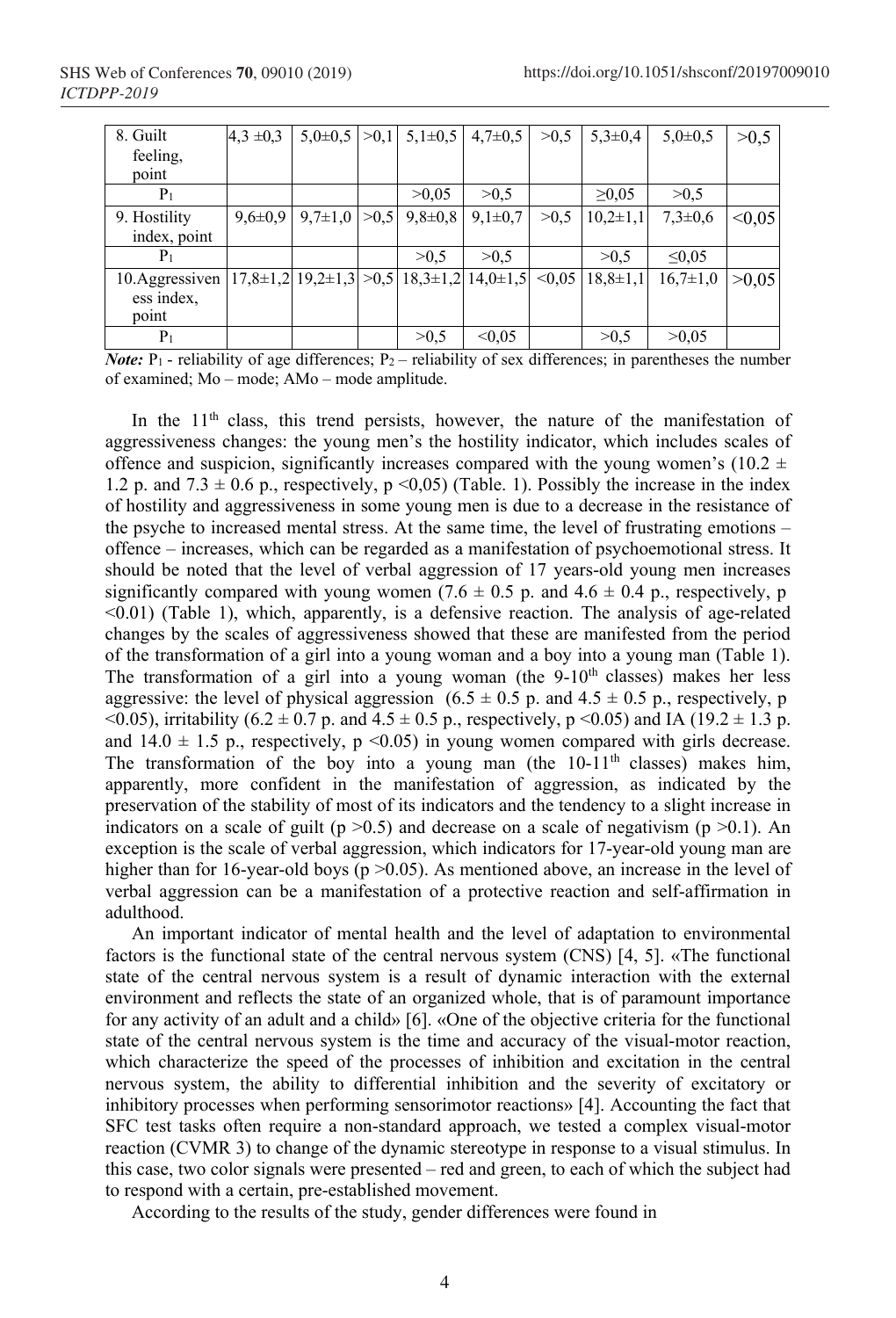chronoreflexometry indicators, as that as in psychological indicators. In the 9th class, girls have a higher CNS excitability, judging by the number of pre-emptive stimuli, less ability to differentiate significant stimuli and alter the dynamic stereotype than boys, but more stable performance of complex visual-motor reaction 3 (CVMR 3), judging by the amplitude of the mode (AMo) of reaction time (Table 3). By the  $10<sup>th</sup>$  class, gender differences in the number of pre-emptive stimuli and the number of errors in differentiation are leveled, while the stability of complex reactions to the generation and modification of a dynamic stereotype is reduced. In the 11<sup>th</sup> class, the stability of CVMR 3 performance, judging by AMo, does not significantly differ from that of young men ( $p$  > 0.5). The analysis of the results of CVMR 3 in the dynamics of training (Table 3) revealed the following. The maximum number of missed stimuli was revealed with the boys of the  $9<sup>th</sup>$ class, by the 10<sup>th</sup> class, the accuracy of CVMR 3 increases and remains stable until the 11<sup>th</sup> class. For girls, the accuracy of performing CVMR 3 varies in small ranges of  $0.10 \div 0.11$ missed stimuli, which, apparently, are the norm of the reaction, since these differences are not significant ( $p > 0.5-0.05$ ).

**Table 3**. Indicators of complex visual-motor reaction (CVMR 3) (М±m) for schoolchildren to the 9-  $11<sup>th</sup>$  classes (group mean values)

| <b>Indicators</b>                                                                                                                                                                                                                                       |                           | 9 class<br>P <sub>2</sub><br>10 class                                                                    |        |                                    | P <sub>2</sub>    | 11 class |                                     | $P_2$         |        |
|---------------------------------------------------------------------------------------------------------------------------------------------------------------------------------------------------------------------------------------------------------|---------------------------|----------------------------------------------------------------------------------------------------------|--------|------------------------------------|-------------------|----------|-------------------------------------|---------------|--------|
|                                                                                                                                                                                                                                                         |                           | $(n=39)$                                                                                                 |        | $(n=25)$                           |                   |          | $(n=38)$                            |               |        |
|                                                                                                                                                                                                                                                         | M                         | $\overline{W}$                                                                                           |        | M                                  | W                 |          | M                                   | W             |        |
| 1.Class of                                                                                                                                                                                                                                              | $3.75 \pm 0.31$           | $4.10\pm0.30$ $>0.1$                                                                                     |        | $3,54\pm0,28$ 3,50 $\pm0,27$       |                   | >0.5     | $3,50\pm0,27$ 4,00 $\pm0$           |               | >0.05  |
| force of                                                                                                                                                                                                                                                |                           |                                                                                                          |        |                                    |                   |          |                                     | ,30           |        |
| inhibition                                                                                                                                                                                                                                              |                           |                                                                                                          |        |                                    |                   |          |                                     |               |        |
| processes                                                                                                                                                                                                                                               |                           |                                                                                                          |        |                                    |                   |          |                                     |               |        |
| $P_1$                                                                                                                                                                                                                                                   |                           |                                                                                                          |        | >0.5                               | >0.05             |          | >0.5                                |               |        |
| 2. Number of                                                                                                                                                                                                                                            | $0,50\pm0,14$             | $0,10\pm0,07$ < 0.050,0 $\pm0,0$                                                                         |        |                                    | $0.0 \pm 0.0$     | >0.5     | $0.0 + 0.0$                         | $0,11\pm0$    | >0,05  |
| missed stimuli                                                                                                                                                                                                                                          |                           |                                                                                                          |        |                                    |                   |          |                                     | ,08           |        |
| $P_1$                                                                                                                                                                                                                                                   |                           |                                                                                                          |        | < 0.01                             | >0,05             |          | < 0.01                              | >0.5          |        |
| 3. Number of                                                                                                                                                                                                                                            | $1.25 \pm 0.40$           |                                                                                                          |        | $4,90\pm1,00$ < 0.05 $1,82\pm0,60$ | $2,67 \pm 0,40$   | >0.5     | $2,67 \pm 1,05$                     | $1,00\pm 0$   | >0,05  |
| pre-emptive<br>stimuli                                                                                                                                                                                                                                  |                           |                                                                                                          |        |                                    |                   |          |                                     | ,45           |        |
| $P_1$                                                                                                                                                                                                                                                   |                           |                                                                                                          |        | >0,1                               | < 0.05            |          | >0.05                               | < 0.05        |        |
| 4. Number of                                                                                                                                                                                                                                            |                           |                                                                                                          | < 0.05 |                                    |                   |          |                                     |               |        |
| errors in                                                                                                                                                                                                                                               | $0.0 + 0.0$               | $4.0 \pm 1.3$                                                                                            |        | $0.0 + 0.0$                        |                   |          | $0.17\pm0.09 > 0.05$ 1.17 $\pm0.09$ | $1.00 \pm 0$  | >0.5   |
| differentiation                                                                                                                                                                                                                                         |                           |                                                                                                          |        |                                    |                   |          |                                     | .36           |        |
| $\overline{P_1}$                                                                                                                                                                                                                                        |                           |                                                                                                          |        | >0.5                               | $\overline{0.01}$ |          | < 0,001                             | < 0.05        |        |
| 5. $\Sigma$ errors                                                                                                                                                                                                                                      | $\overline{1,75\pm 0,51}$ | $9.0 \pm 2.60$                                                                                           |        | $< 0.05$ 1,82 $\pm 0.90$           | $2,83\pm1,10$     | >0,5     | $2,83\pm1,00$ 1,50 $\pm0$           |               | >0.05  |
| number                                                                                                                                                                                                                                                  |                           |                                                                                                          |        |                                    |                   |          |                                     | ,60           |        |
| $\overline{P_1}$                                                                                                                                                                                                                                        |                           |                                                                                                          |        | >0.5                               | $\sqrt{0.05}$     |          | >0.1                                | $\sqrt{0.05}$ |        |
| 6. The time of $ 461,4\pm 35,9 442,3\pm 16,2  > 0.5 482,5\pm 19,5 450,6\pm 20,8  > 0.05 450,7\pm 20,8 497,6\pm 10,6\pm 10,6\pm 10,6\pm 10,6\pm 10,6\pm 10,6\pm 10,6\pm 10,6\pm 10,6\pm 10,6\pm 10,6\pm 10,6\pm 10,6\pm 10,6\pm 10,6\pm 10,6\pm 10,6\pm$ |                           |                                                                                                          |        |                                    |                   |          |                                     |               | >0.05  |
| CVMR 3, MS                                                                                                                                                                                                                                              |                           |                                                                                                          |        |                                    |                   |          |                                     | 22,3          |        |
| $P_1$                                                                                                                                                                                                                                                   |                           |                                                                                                          |        | >0,5                               | >0,5              |          | >0.5                                | >0.05         |        |
| 7. Standard                                                                                                                                                                                                                                             |                           | $123.0\pm8.5$ $ 122.6\pm13.4 $ > 0.5 $ 134.9\pm9.0 $ $ 112.5\pm7.2 $ $\leq 0.05$ $ 112.5\pm7.1 $         |        |                                    |                   |          |                                     | 193,8±        | < 0.01 |
| deviation of the                                                                                                                                                                                                                                        |                           |                                                                                                          |        |                                    |                   |          |                                     | 18,9          |        |
| reaction time,                                                                                                                                                                                                                                          |                           |                                                                                                          |        |                                    |                   |          |                                     |               |        |
| MS                                                                                                                                                                                                                                                      |                           |                                                                                                          |        |                                    |                   |          |                                     |               |        |
| $P_1$                                                                                                                                                                                                                                                   |                           |                                                                                                          |        | >0.5                               | >0.5              |          | >0.1                                | < 0.05        |        |
| 8. Mo of the                                                                                                                                                                                                                                            |                           | $435,0\pm30,7]$ $372,0\pm22,2$ $>0,05$ $441,8\pm19,6]$ $466,7\pm11,8$ $>0,1$ $ 442,2\pm41,0 $ $464,4\pm$ |        |                                    |                   |          |                                     |               | >0.5   |
| reaction time,                                                                                                                                                                                                                                          |                           |                                                                                                          |        |                                    |                   |          |                                     | 19,9          |        |
| MS                                                                                                                                                                                                                                                      |                           |                                                                                                          |        |                                    |                   |          |                                     |               |        |
| $P_1$                                                                                                                                                                                                                                                   |                           |                                                                                                          |        | >0,5                               | < 0.05            |          | >0,5                                | $\leq 0.05$   |        |
| 9. AMo of the                                                                                                                                                                                                                                           | $26.6 \pm 2.2$            | $38.0 \pm 5.0$                                                                                           | < 0.05 | $27.7 \pm 1.1$                     | $22,0+1,0$        | $0.01$   | $26,2{\pm}1,7$                      | $25,8 \pm 1$  | >0.5   |
| reaction time,<br>$\frac{0}{0}$                                                                                                                                                                                                                         |                           |                                                                                                          |        |                                    |                   |          |                                     | ,5            |        |
| $P_1$                                                                                                                                                                                                                                                   |                           |                                                                                                          |        | >0.5                               | < 0.05            |          | >0.5                                | < 0.05        |        |
|                                                                                                                                                                                                                                                         |                           |                                                                                                          |        |                                    |                   |          |                                     |               |        |